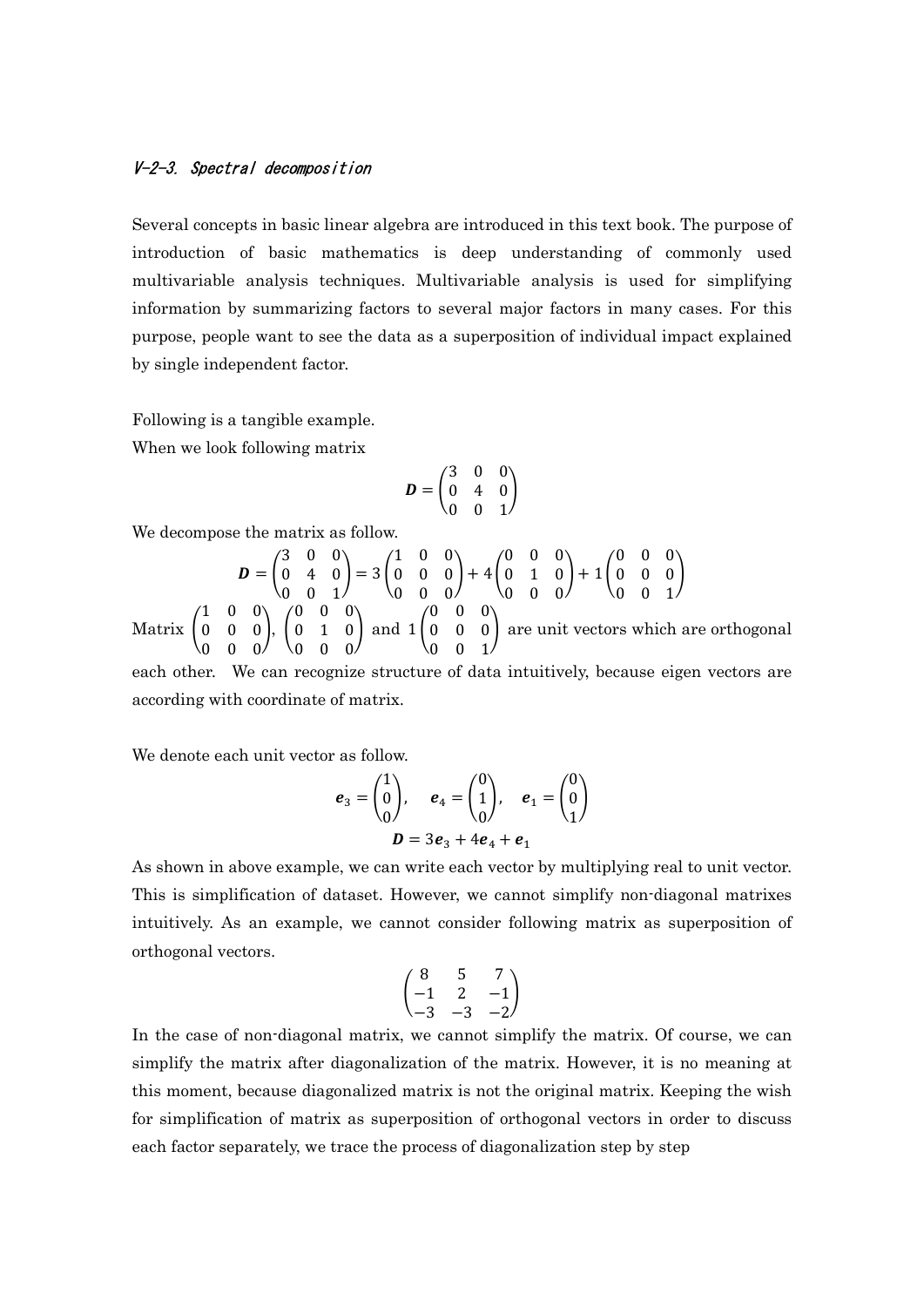As an example, we diagonalize following matrix.

$$
A = \begin{pmatrix} 2 & -2 & 3 \\ 1 & 1 & 1 \\ 1 & 3 & -1 \end{pmatrix}
$$

# 1.Calculation of eigenvalue using eigen equation.

$$
\begin{vmatrix} 2-\lambda & -2 & 3 \\ 1 & 1-\lambda & 1 \\ 1 & 3 & -1-\lambda \end{vmatrix} = 0
$$
  
(2 - \lambda)(1 - \lambda)(-1 - \lambda) - 2 + 9 - 3(2 - \lambda) + 2(-1 - \lambda) - 3(1 - \lambda) = 0  
- \lambda<sup>3</sup> + 2\lambda<sup>2</sup> + 5\lambda - 6 = 0  
\lambda = -2, 1, 3

## 2. Calculation of eigen vector

Following  $\lambda = -2$ 

$$
\begin{pmatrix} 2 & -2 & 3 \ 1 & 1 & 1 \ 1 & 3 & -1 \ \end{pmatrix} \begin{pmatrix} x_1 \ x_2 \ x_3 \end{pmatrix} = -2 \begin{pmatrix} x_1 \ x_2 \ x_3 \end{pmatrix}
$$
  
\n
$$
4x_1 - 2x_2 + 3x_3 = 0
$$
  
\n
$$
x_1 + 3x_2 + x_3 = 0
$$
  
\n
$$
x_1 + 3x_2 + x_3 = 0
$$
  
\n
$$
x_1 = 11x_2, \quad x_3 = -14x_2
$$

Eigenvector

$$
t\begin{pmatrix}11\\1\\-14\end{pmatrix}
$$

Following  $\lambda = 1$ 

$$
\begin{pmatrix} 2 & -2 & 3 \ 1 & 1 & 1 \ 1 & 3 & -1 \ \end{pmatrix} \begin{pmatrix} x_1 \ x_2 \ x_3 \end{pmatrix} = \begin{pmatrix} x_1 \ x_2 \ x_3 \end{pmatrix}
$$
  
\n
$$
x_1 - 2x_2 + 3x_3 = 0
$$
  
\n
$$
x_1 + x_3 = 0
$$
  
\n
$$
x_1 + 3x_2 - 2x_3 = 0
$$
  
\n
$$
x_1 = -x_2, \quad x_3 = x_2
$$

Eigenvector

$$
t\binom{-1}{1}
$$

Following  $\lambda = 3$ 

$$
\begin{pmatrix} 2 & -2 & 3 \ 1 & 1 & 1 \ 1 & 3 & -1 \ \end{pmatrix} \begin{pmatrix} x_1 \ x_2 \ x_3 \end{pmatrix} = 3 \begin{pmatrix} x_1 \ x_2 \ x_3 \end{pmatrix}
$$
  
\n
$$
-x_1 - 2x_2 + 3x_3 = 0
$$
  
\n
$$
x_1 - 2x_2 + x_3 = 0
$$
  
\n
$$
x_1 + 3x_2 - 4x_3 = 0
$$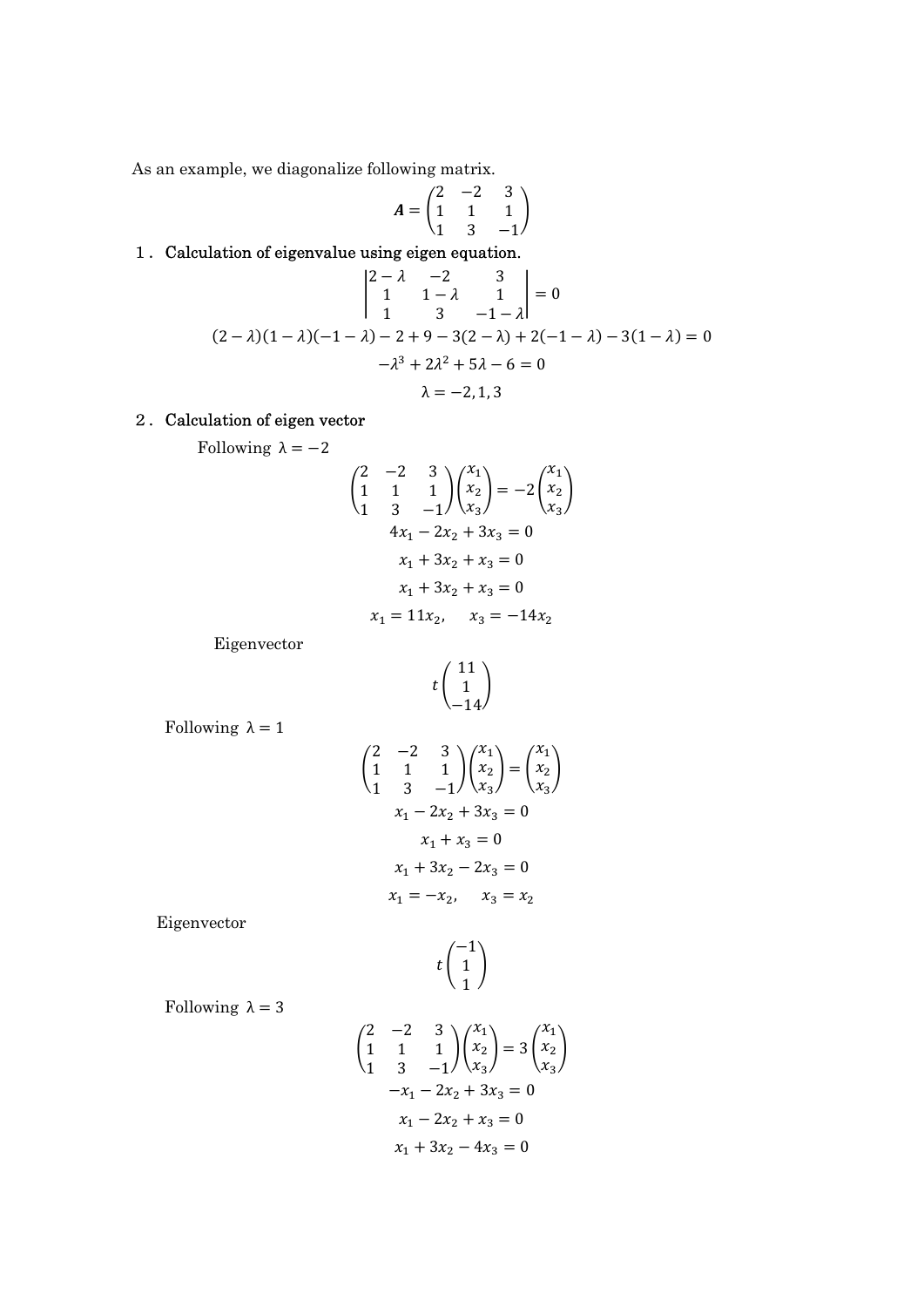$$
x_1=x_2=x_3
$$

Eigenvector

$$
t\begin{pmatrix}1\\1\\1\end{pmatrix}
$$

## 3.A matrix for orthogonalization of matrix A is

$$
P = \begin{pmatrix} 11 & -1 & 1 \\ 1 & 1 & 1 \\ -14 & 1 & 1 \end{pmatrix}
$$

です。

$$
|\mathbf{P}| = \begin{vmatrix} 11 & -1 & 1 \\ 1 & 1 & 1 \\ -14 & 1 & 1 \end{vmatrix} = 30
$$
  
\n
$$
\mathbf{P}^T = \begin{pmatrix} 11 & 1 & -14 \\ -1 & 1 & 1 \\ 1 & 1 & 1 \end{pmatrix}
$$
  
\n
$$
\mathbf{P}^{-1} = \frac{1}{|\mathbf{P}|} \begin{pmatrix} \begin{vmatrix} 1 & 1 \\ 1 & 1 \\ 1 & 1 \end{vmatrix} & -\begin{vmatrix} -1 & 1 \\ 1 & 1 \\ 1 & 1 \end{vmatrix} & -\begin{vmatrix} 1 & 1 \\ 1 & 1 \\ 1 & 1 \end{vmatrix} \end{pmatrix}
$$
  
\n
$$
P^{-1} = \frac{1}{|\mathbf{P}|} \begin{pmatrix} \begin{vmatrix} 1 & 1 \\ 1 & 1 \\ 1 & 1 \end{vmatrix} & -\begin{vmatrix} 1 & 1 \\ 1 & 1 \\ 1 & 1 \end{vmatrix} & -\begin{vmatrix} 11 & 1 \\ 1 & 1 \\ 1 & 1 \end{vmatrix} \end{pmatrix}
$$
  
\n
$$
= \frac{1}{30} \begin{pmatrix} 0 & 2 & -2 \\ -15 & 25 & -10 \\ 15 & 35 & 12 \end{pmatrix}
$$
  
\n
$$
\mathbf{P}^{-1}AP = \frac{1}{30} \begin{pmatrix} 0 & 2 & -2 \\ -15 & 25 & -10 \\ 15 & 31 & 2 \end{pmatrix} \begin{pmatrix} 2 & -2 & 3 \\ 11 & 1 & 1 \\ 1 & 1 & 1 \end{pmatrix}
$$
  
\n
$$
= \frac{1}{30} \begin{pmatrix} 0 & 2 & -2 \\ -15 & 25 & -10 \\ 30 & +3 & 12 \end{pmatrix} \begin{pmatrix} 1 & 1 & 1 \\ 1 & 1 & 1 \\ 1 & 1 & 1 \end{pmatrix}
$$
  
\n
$$
= \begin{pmatrix} 0 & -4 & -4 \\ -15 & 25 & -10 \\ 45 & 9 & 36 \end{pmatrix} \begin{pmatrix} 1 & 1 & 1 \\ -1 & 1 & 1 \\ -1 & 1 & 1 \end{pmatrix}
$$
  
\n
$$
=
$$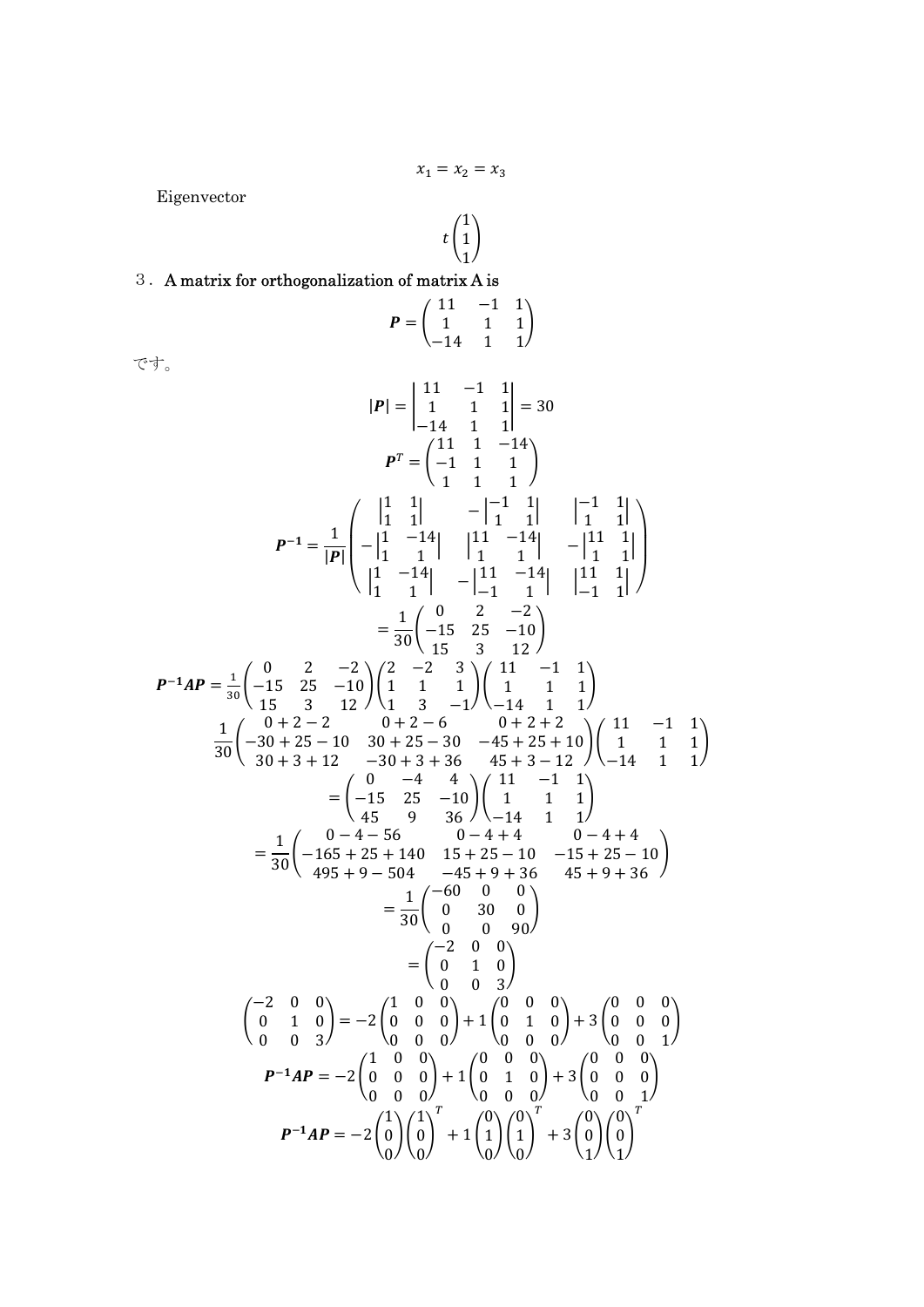Multiplying  $\boldsymbol{P}$  and  $\boldsymbol{P}^{-1}$  from left and right respectively

$$
PP^{-1}APP^{-1} = P\left(-2\begin{pmatrix} 1\\0\\0 \end{pmatrix} \begin{pmatrix} 1\\0\\0 \end{pmatrix}^T + 1\begin{pmatrix} 0\\1\\0 \end{pmatrix} \begin{pmatrix} 0\\1\\0 \end{pmatrix}^T + 3\begin{pmatrix} 0\\0\\1 \end{pmatrix} \begin{pmatrix} 0\\0\\1 \end{pmatrix}^T\right) P^{-1}
$$

$$
A = P\left(-2\begin{pmatrix} 1\\0\\0 \end{pmatrix} \begin{pmatrix} 1\\0\\0 \end{pmatrix}^T + 1\begin{pmatrix} 0\\1\\0 \end{pmatrix} \begin{pmatrix} 0\\1\\0 \end{pmatrix}^T + 3\begin{pmatrix} 0\\0\\1 \end{pmatrix} \begin{pmatrix} 0\\0\\1 \end{pmatrix}^T\right) P^{-1}
$$

Applying law of distribution,

$$
A = -2P \begin{pmatrix} 1 \\ 0 \\ 0 \end{pmatrix} \begin{pmatrix} 1 \\ 0 \\ 0 \end{pmatrix}^T P^{-1} + 1P \begin{pmatrix} 0 \\ 1 \\ 0 \end{pmatrix} \begin{pmatrix} 0 \\ 1 \\ 0 \end{pmatrix}^T P^{-1} + 3P \begin{pmatrix} 0 \\ 0 \\ 1 \end{pmatrix} \begin{pmatrix} 0 \\ 0 \\ 1 \end{pmatrix}^T P^{-1}
$$
  
=  $-\frac{2}{30} \begin{pmatrix} 11 & -1 & 1 \\ 1 & 1 & 1 \\ -14 & 1 & 1 \end{pmatrix} \begin{pmatrix} 1 \\ 0 \\ 0 \end{pmatrix} \begin{pmatrix} 1 \\ 0 \\ 0 \end{pmatrix}^T \begin{pmatrix} 0 & 2 & -2 \\ -15 & 25 & -10 \\ 15 & 3 & 12 \end{pmatrix} + \frac{1}{30} \begin{pmatrix} 11 & -1 & 1 \\ 1 & 1 & 1 \\ -14 & 1 & 1 \end{pmatrix} \begin{pmatrix} 0 \\ 1 \\ 0 \end{pmatrix} \begin{pmatrix} 0 \\ 1 \\ 0 \end{pmatrix}^T \begin{pmatrix} 0 & 2 & -2 \\ -15 & 25 & -10 \\ 15 & 3 & 12 \end{pmatrix}$   
+  $\frac{1}{10} \begin{pmatrix} 11 & -1 & 1 \\ 1 & 1 & 1 \\ -14 & 1 & 1 \end{pmatrix} \begin{pmatrix} 0 \\ 0 \\ 1 \end{pmatrix} \begin{pmatrix} 0 \\ 0 \\ 1 \end{pmatrix}^T \begin{pmatrix} 0 & 2 & -2 \\ -15 & 25 & -10 \\ 15 & 3 & 12 \end{pmatrix}$ 

Here

$$
\begin{pmatrix}\n11 & -1 & 1 \\
1 & 1 & 1 \\
-14 & 1 & 1\n\end{pmatrix}\n\begin{pmatrix}\n1 \\
0 \\
0 \\
-14\n\end{pmatrix} = \begin{pmatrix}\n11 \\
1 \\
-14\n\end{pmatrix}
$$
\n(1 0 0) 
$$
\begin{pmatrix}\n-15 & 25 & -10 \\
-15 & 25 & -10 \\
15 & 3 & 12\n\end{pmatrix} = (0 \quad 2 \quad -2)
$$
\n(1 1 1 1) 
$$
\begin{pmatrix}\n11 & -1 & 1 \\
1 & 1 & 1 \\
0 & 2 & -2\n\end{pmatrix} = \begin{pmatrix}\n-1 \\
1 \\
1\n\end{pmatrix}
$$
\n(0 1 0) 
$$
\begin{pmatrix}\n-15 & 25 & -10 \\
-15 & 25 & -10 \\
15 & 3 & 12\n\end{pmatrix} = (-15 \quad 25 \quad -10)
$$
\n(1 1 1 1) 
$$
\begin{pmatrix}\n1 \\
0 \\
-14 & 1\n\end{pmatrix}\n\begin{pmatrix}\n0 \\
1 \\
1\n\end{pmatrix} = \begin{pmatrix}\n1 \\
1 \\
1\n\end{pmatrix}
$$
\n(0 0 1) 
$$
\begin{pmatrix}\n-15 & 25 & -10 \\
-15 & 25 & -10\n\end{pmatrix} = (15 \quad 3 \quad 12)
$$
\n(1 1 1 1) 
$$
\begin{pmatrix}\n0 & 1 \\
0 & 2 \\
-14\n\end{pmatrix} = -2 \begin{pmatrix}\n1 \\
1 \\
-14\n\end{pmatrix} (0 \quad 2 \quad -2) + \begin{pmatrix}\n-1 \\
1 \\
1\n\end{pmatrix} (-15 \quad 25 \quad -10) + 3 \begin{pmatrix}\n1 \\
1 \\
1\n\end{pmatrix} (15 \quad 3 \quad 12)
$$
\n(1 1 1 1 1) 
$$
= -2 \times \frac{1}{30} \begin{pmatrix}\n0 & 22 & -22 \\
0 & 22 & -22 \\
0 & -28 & 28\n\end{pmatrix} + \frac{1}{30} \begin{pmatrix}\n15 & -25 & 10 \\
-15 & 25 & -10 \\
-15 & 25 & -10\n\end{pmatrix} + \frac{1}{10} \begin{pmatrix}\n1
$$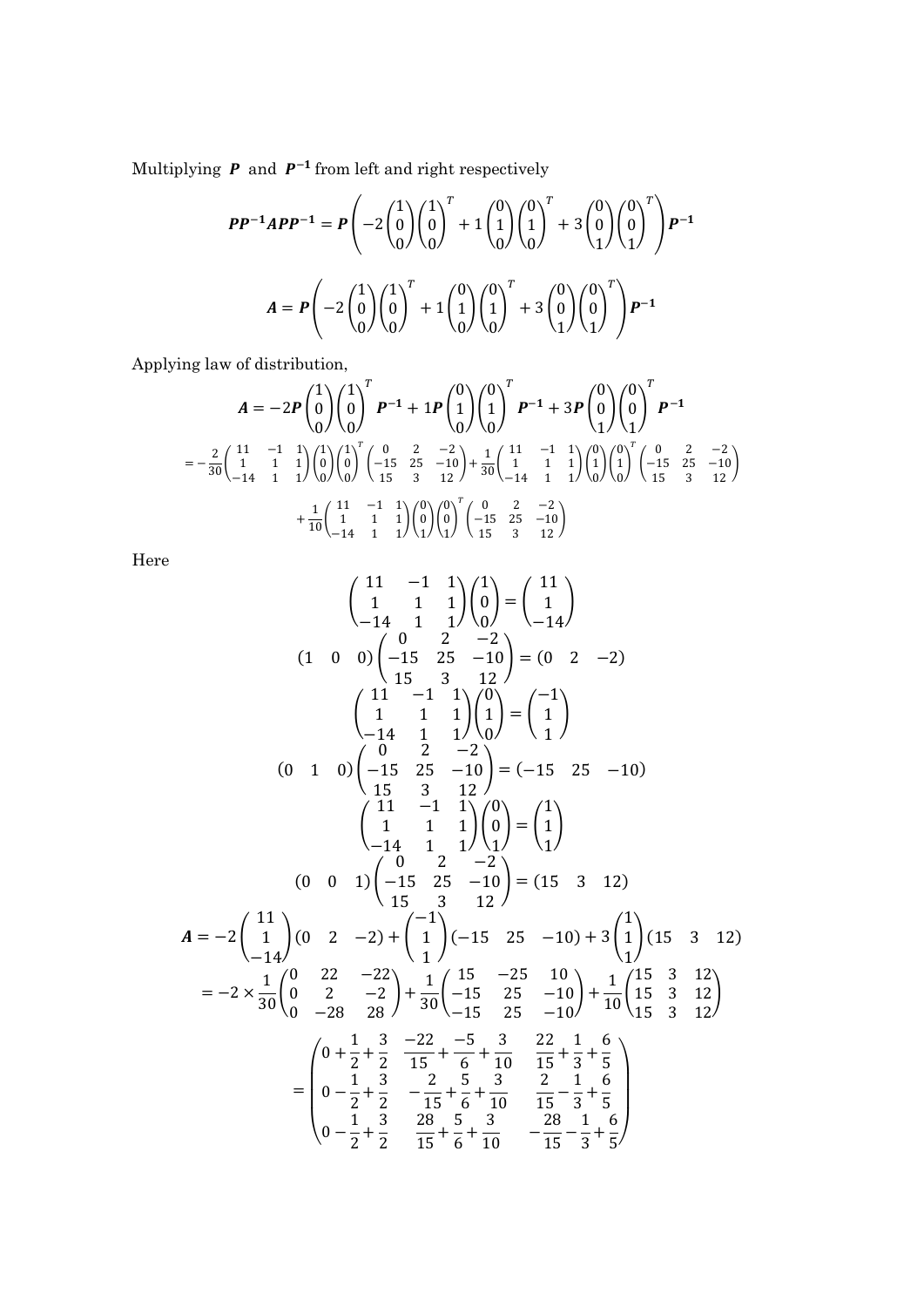$$
= \begin{pmatrix} 2 & -2 & 3 \\ 1 & 1 & 1 \\ 1 & 3 & -1 \end{pmatrix}
$$

This is only a confirmation of adequacy of matrix calculation rules. What is noteworthy in the calculation is the line

$$
A = -2P \begin{pmatrix} 1 \\ 0 \\ 0 \end{pmatrix} \begin{pmatrix} 1 \\ 0 \\ 0 \end{pmatrix}^T P^{-1} + 1P \begin{pmatrix} 0 \\ 1 \\ 0 \end{pmatrix} \begin{pmatrix} 0 \\ 1 \\ 0 \end{pmatrix}^T P^{-1} + 3P \begin{pmatrix} 0 \\ 0 \\ 1 \end{pmatrix} \begin{pmatrix} 0 \\ 0 \\ 1 \end{pmatrix}^T P^{-1}
$$

This means that when a matrix can be diagonalized as follow

$$
PAP^{-1} = \Lambda = \begin{pmatrix} \lambda_1 & 0 & \cdots & 0 \\ 0 & \lambda_2 & \cdots & 0 \\ \vdots & \vdots & \ddots & \vdots \\ 0 & 0 & \cdots & \lambda_n \end{pmatrix}
$$

We can express the matrix as follow

$$
A = \lambda_1 P \begin{pmatrix} 1 \\ 0 \\ \vdots \\ 0 \end{pmatrix} \begin{pmatrix} 1 \\ 0 \\ \vdots \\ 0 \end{pmatrix}^T P^{-1} + \lambda_2 P \begin{pmatrix} 0 \\ 1 \\ \vdots \\ 0 \end{pmatrix} \begin{pmatrix} 0 \\ 1 \\ \vdots \\ 0 \end{pmatrix}^T P^{-1} + \dots + \lambda_n P \begin{pmatrix} 0 \\ 0 \\ \vdots \\ 1 \end{pmatrix} \begin{pmatrix} 0 \\ 0 \\ \vdots \\ 1 \end{pmatrix}^T P^{-1}
$$

We denote the unit vectors as  $e_i$ .

$$
A = \lambda_1 P e_1 e_1^T P^{-1} + \lambda_2 P e_2 e_2^T P^{-1} + \dots + \lambda_n P e_n e_n^T P^{-1}
$$

Apropos of nothing, we consider how we can transform the equation in the case when  $P^{-1} = P^{T}$ .

$$
A = \lambda_1 P e_1 e_1^T P^{-1} + \lambda_2 P e_2 e_2^T P^{-1} + \dots + \lambda_n P e_n e_n^T P^{-1}
$$
  
=  $\lambda_1 P e_1 e_1^T P^T + \lambda_2 P e_2 e_2^T P^T + \dots + \lambda_n P e_n e_n^T P^T$   
=  $\lambda_1 P e_1 (P e_1)^T + \lambda_2 P e_2 (P e_2)^T + \dots + \lambda_n P e_n (P e_n)^T$ 

Some readers may accept the trans formation  $e_1^T P^T \rightarrow (Pe_1)^T$  intuitively, Some cannot be accept the transformation without any explanation. We do not need any theoretical explanation. It is acceptable by tracing calculation process of example.

--------------------------------------------------------------------

$$
C = \begin{pmatrix} a & b & c \\ d & e & f \end{pmatrix}, \qquad D = \begin{pmatrix} \alpha & \delta \\ \beta & \varepsilon \\ \gamma & \zeta \end{pmatrix}
$$

$$
C^{T} = \begin{pmatrix} a & d \\ b & e \\ c & f \end{pmatrix}, \qquad D^{T} = \begin{pmatrix} \alpha & \beta & \gamma \\ \delta & \varepsilon & \zeta \end{pmatrix}
$$

$$
C D = \begin{pmatrix} a\alpha + b\beta + c\gamma & a\delta + b\epsilon + c\zeta \\ d\alpha + e\beta + f\gamma & d\delta + e\epsilon + f\zeta \end{pmatrix}
$$

$$
(C D)^{T} = \begin{pmatrix} a\alpha + b\beta + c\gamma & d\alpha + e\beta + f\gamma \\ a\delta + b\epsilon + c\zeta & d\delta + e\epsilon + f\zeta \end{pmatrix} = \begin{pmatrix} \alpha & \beta & \gamma \\ \delta & \varepsilon & \zeta \end{pmatrix} \begin{pmatrix} a & d \\ b & e \\ c & f \end{pmatrix} = D^{T} C^{T}
$$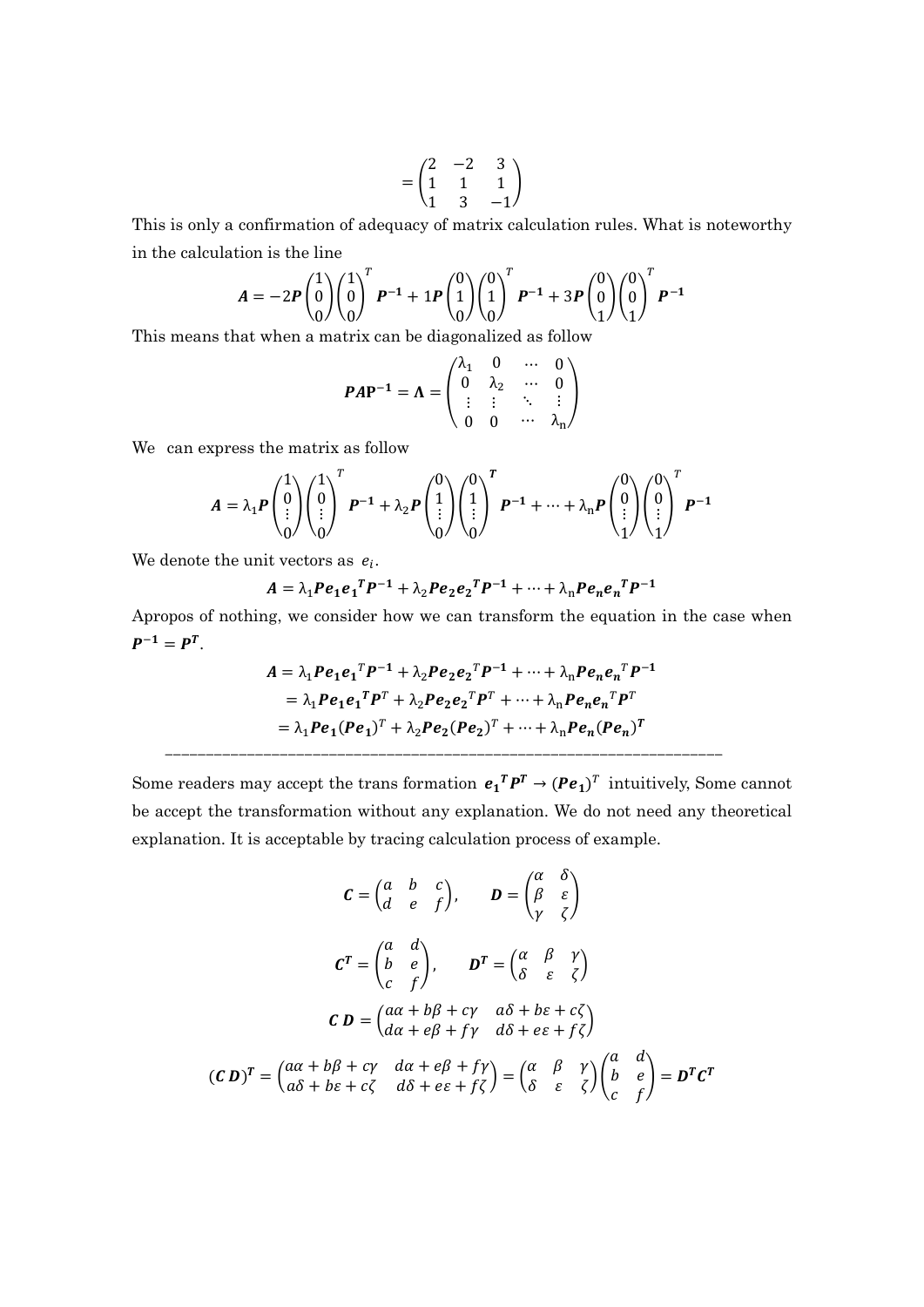$$
\mathbf{DC} = \begin{pmatrix} \alpha & \delta \\ \beta & \varepsilon \\ \gamma & \zeta \end{pmatrix} \begin{pmatrix} a & b & c \\ d & e & f \end{pmatrix} = \begin{pmatrix} a\alpha + d\delta & b\alpha + e\delta & c\alpha + f\delta \\ a\beta + d\varepsilon & b\beta + e\varepsilon & c\beta + f\varepsilon \\ a\gamma + d\zeta & b\gamma + e\zeta & c\gamma + f\zeta \end{pmatrix}
$$

$$
(\mathbf{DC})^T = \begin{pmatrix} a\alpha + d\delta & a\beta + d\varepsilon & a\gamma + d\zeta \\ b\alpha + e\delta & b\beta + e\varepsilon & b\gamma + e\zeta \\ c\alpha + f\delta & c\beta + f\varepsilon & c\gamma + f\zeta \end{pmatrix} = \begin{pmatrix} a & d \\ b & e \\ c & f \end{pmatrix} \begin{pmatrix} \alpha & \beta & \gamma \\ \delta & \varepsilon & \zeta \end{pmatrix} = \mathbf{C}^T \mathbf{D}^T
$$

----------------------------------------------------------------------------

When we can transform as follow

 $A = \lambda_1 Pe_1 (Pe_1)^T + \lambda_2 Pe_2 (Pe_2)^T + \dots + \lambda_n Pe_n (Pe_n)^T$ Letting  $P = |$  $a \quad d \quad g \setminus$  $\begin{pmatrix} b & e & h \\ c & f & i \end{pmatrix}$  $Pe_1 = |$  $a \quad d \quad g \setminus$  $b$  e  $h$  $\left(\begin{matrix} a & d & g \ b & e & h \ c & f & i \end{matrix}\right) \left(\begin{matrix} 1 \ 0 \ 0 \end{matrix}\right)$ 0  $\boldsymbol{0}$  $) = |$  $\boldsymbol{a}$  $\boldsymbol{b}$  $\mathcal{C}_{\mathcal{C}}$  $\overline{a}$  $(Pe_1)^T = (a \quad b \quad c)$  $Pe_1 (Pe_1)^T = |$  $a^2$  ab c)  $ab$   $b^2$   $bc$ ac bc  $c^2$ ൱  $Pe_2 = |$ a d  $g_{\setminus}$  $b$  e  $h$  $\left(\begin{matrix} a & d & g \ b & e & h \ c & f & i \end{matrix}\right) \left(\begin{matrix} 0 \ 1 \ 0 \end{matrix}\right)$ 1  $\mathbf{0}$  $\vert$  =  $\vert$   $\vert$  $\boldsymbol{d}$  $\boldsymbol{e}$  $f_{\cdot}$  $\overline{1}$  $(Pe_2)^T = (d \quad e \quad f)$  $Pe_2 (Pe_2)^T = |$  $d^2$  de df  $de e^2 e^f$ df ef  $f^2$ ,  $\overline{a}$  $Pe_3 = |$  $a \quad d \quad g \setminus$  $b$  e  $h$  $\left(\begin{matrix} a & d & g \ b & e & h \ c & f & i \end{matrix}\right) \left(\begin{matrix} 0 \ 0 \ 1 \end{matrix}\right)$ 0 1  $\vert$  =  $\vert$  $g<sub>1</sub>$ ℎ i  $\overline{a}$  $(Pe_3)^T = (g \quad h \quad i)$  $Pe_3 (Pe_3)^T = |$  $g^2$  gh gi  $gh$   $h^2$   $hi$ gi hi  $i^2$  $\overline{a}$  $A = \lambda_1 \mid \lambda$  $\alpha$  $\boldsymbol{b}$  $\mathcal{C}_{\mathcal{C}}$  $\bigg)\bigg(\begin{matrix}a\\b\end{matrix}\bigg)$  $\mathcal{C}_{\mathcal{C}}$  $\overline{a}$  $\pmb{T}$  $+\lambda_2$  |  $d^{\cdot}$  $\boldsymbol{e}$  $f_{\cdot}$  $\bigg)\bigg( \begin{matrix} d \\ e \end{matrix} \bigg)$  $f_{\cdot}$  $\overline{1}$  $\pmb{T}$  $+\lambda_3$  | i  $g<sub>1</sub>$ ℎ i  $\bigg) \bigg( \begin{matrix} g \\ h \end{matrix} \bigg)$ i  $\overline{a}$  $\pmb{T}$ 

When a matrix has following nature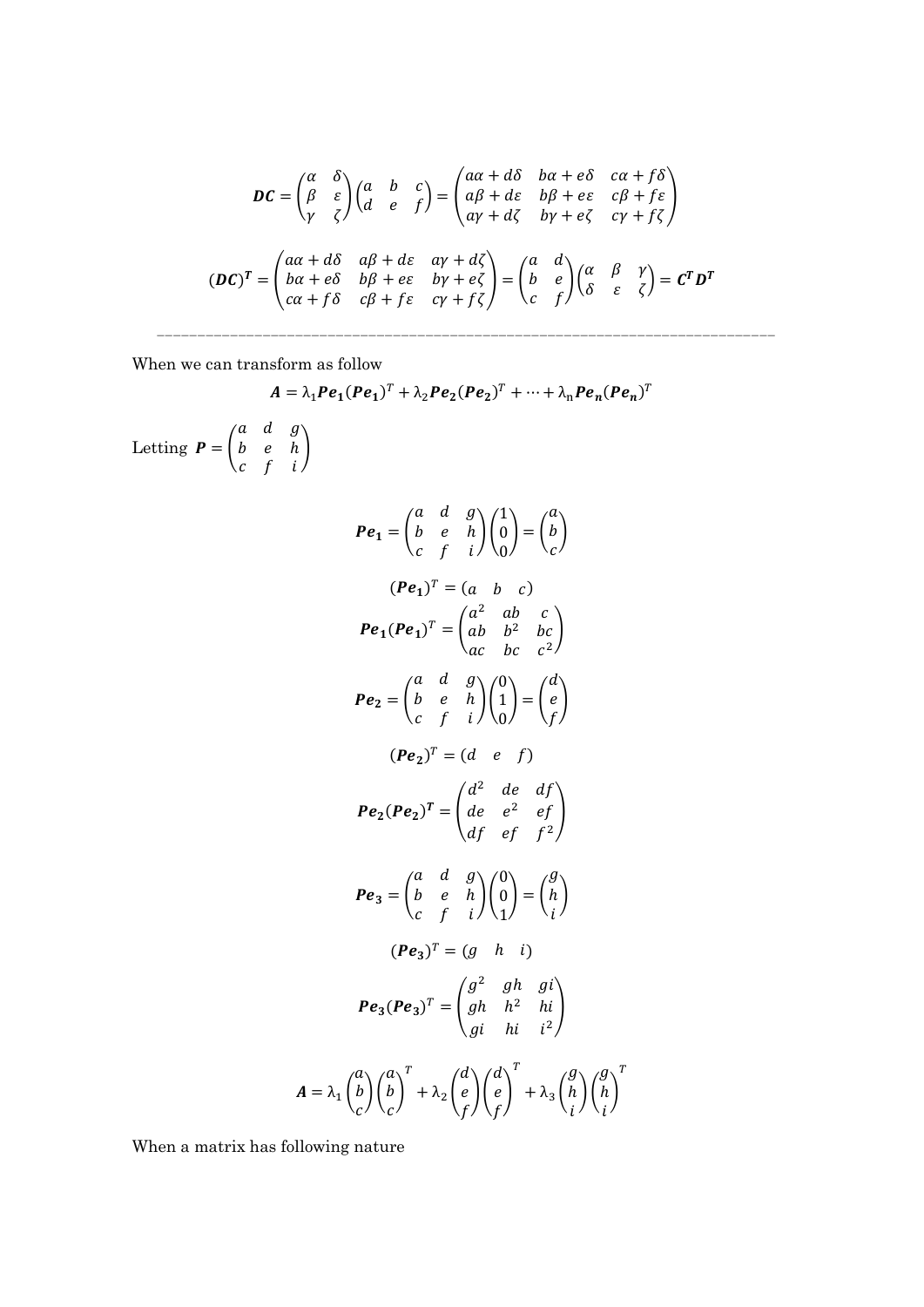$$
M = M^T
$$

the matrix is symmetric matrix.

In another word, when following matrix is symmetric

$$
M = \begin{pmatrix} a_{11} & a_{12} & \cdots & a_{1n} \\ a_{21} & a_{22} & \cdots & a_{2n} \\ \vdots & \vdots & \ddots & \vdots \\ a_{n1} & a_{n2} & \cdots & a_{nn} \end{pmatrix}
$$

$$
a_{ij} = a_{ji}
$$

As shown in the calculation of the example, products of  $\binom{a}{b}\binom{a}{c}^T$ ,

$$
\binom{d}{f}\binom{d}{f}^T
$$
 and 
$$
\binom{g}{i}\binom{g}{i}^T
$$
 are symmetric matrix.

And the sum of the symmetric matrixes is symmetric matrix. So,  $A$  is symmetric.

From this, we can say that symmetric matrixes can be decomposed to sum of symmetric matrixes, if symmetric matrixes generally have nature that  $P^{-1} = P^{T}$ . At first, we consider the necessary condition of  $P^{-1} = P^{T}$ The equation of  $P^T = P^{-1}$  means

$$
P^T P = I
$$

We consider this condition from simple easy example.

$$
P = \begin{pmatrix} a & b \\ c & d \end{pmatrix}
$$

$$
P^{T} = \begin{pmatrix} a & c \\ b & d \end{pmatrix}
$$

$$
P^{T}P = \begin{pmatrix} a & c \\ b & d \end{pmatrix} \begin{pmatrix} a & b \\ c & d \end{pmatrix} = \begin{pmatrix} 1 & 0 \\ 0 & 1 \end{pmatrix}
$$

From this equation

$$
a2 + c2 = 1
$$
 i  
\n
$$
b2 + d2 = 1
$$
 ii  
\n
$$
ab + cd = 0
$$
 iii

We can solve this simultaneous equation. However, when we consider

$$
P=(P_1 \quad P_2)
$$

where

 $P_1 = \binom{a}{c}$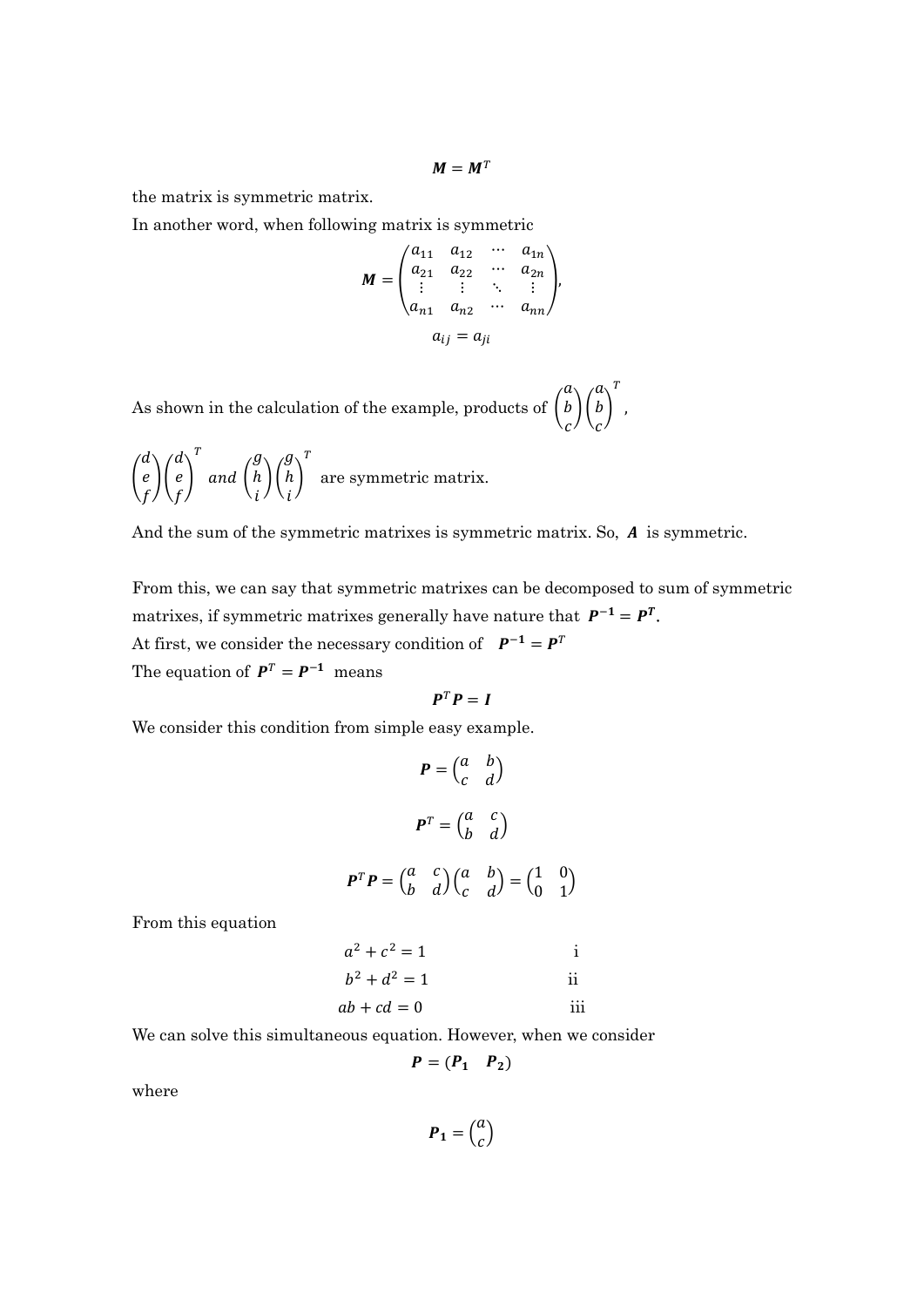$$
\boldsymbol{P}_2 = \begin{pmatrix} b \\ d \end{pmatrix}
$$

The equation of i is  $|P_1|^2$  and the equation ii is  $|P_2|^2$ . The equation iii is inner product of  $P_1$  and  $P_2$ 

$$
\boldsymbol{P}_1 \boldsymbol{P}_2 = \boldsymbol{0}
$$

From this, the necessary condition is  $P_1$  and  $P_2$  are unit vectors and are orthogonal each other

In the case of  $3 \times 3$  square matrix

$$
\begin{pmatrix}\na & d & g \\
b & e & h \\
c & f & i\n\end{pmatrix}\n\begin{pmatrix}\na & b & c \\
d & e & f \\
g & h & i\n\end{pmatrix} = \begin{pmatrix}\n1 & 0 & 0 \\
0 & 1 & 0 \\
0 & 0 & 1\n\end{pmatrix}
$$
\n
$$
\begin{pmatrix}\na^2 + d^2 + g^2 & ab + de + hg & ac + fd + ig \\
ba + de + hg & b^2 + e^2 + h^2 & cb + ef + ih \\
ac + fd + ig & cb + ef + ih & c^2 + f^2 + i^2\n\end{pmatrix} = \begin{pmatrix}\n1 & 0 & 0 \\
0 & 1 & 0 \\
0 & 0 & 1\n\end{pmatrix}
$$
\n
$$
a^2 + d^2 + g^2 = 1
$$
\n
$$
b^2 + e^2 + h^2 = 1
$$
\n
$$
c^2 + f^2 + i^2 = 1
$$
\n
$$
ab + de + hg = 0
$$
\n
$$
ac + fd + ig = 0
$$
\n
$$
cb + ef + ih = 0
$$

This means the vectors which is the element of  $P$  are unit vectors, and they are orthogonal each other. Originally the vectors composing  $P$  is originally eigenvectors of matrix A. From this we can conclude that when the eigenvectors of a symmetric matrix is orthogonal each other  $P^{-1} = P^{T}$ 

Next, we verify that eigenvectors of symmetric matrixes are orthogonal each other. $x_1, x_2$ are eigenvector of matrix A. From the definition of eigenvalue and eigenvector.

$$
Ax_1 = \lambda_1 x_1 \qquad \text{if}
$$
  

$$
Ax_2 = \lambda_2 x_2 \qquad \text{if}
$$

Transpose i

$$
(\boldsymbol{A}\boldsymbol{x}_1)^T = \lambda_1 \boldsymbol{x}_1^T
$$

$$
\boldsymbol{x}_1^T \boldsymbol{A}^T = \lambda_1 \boldsymbol{x}_1^T \qquad \text{if}
$$

When matrix  $A$  is symmetric matrix

$$
A^T = A
$$

Put this in i'

$$
x_1^T A = \lambda_1 x_1^T
$$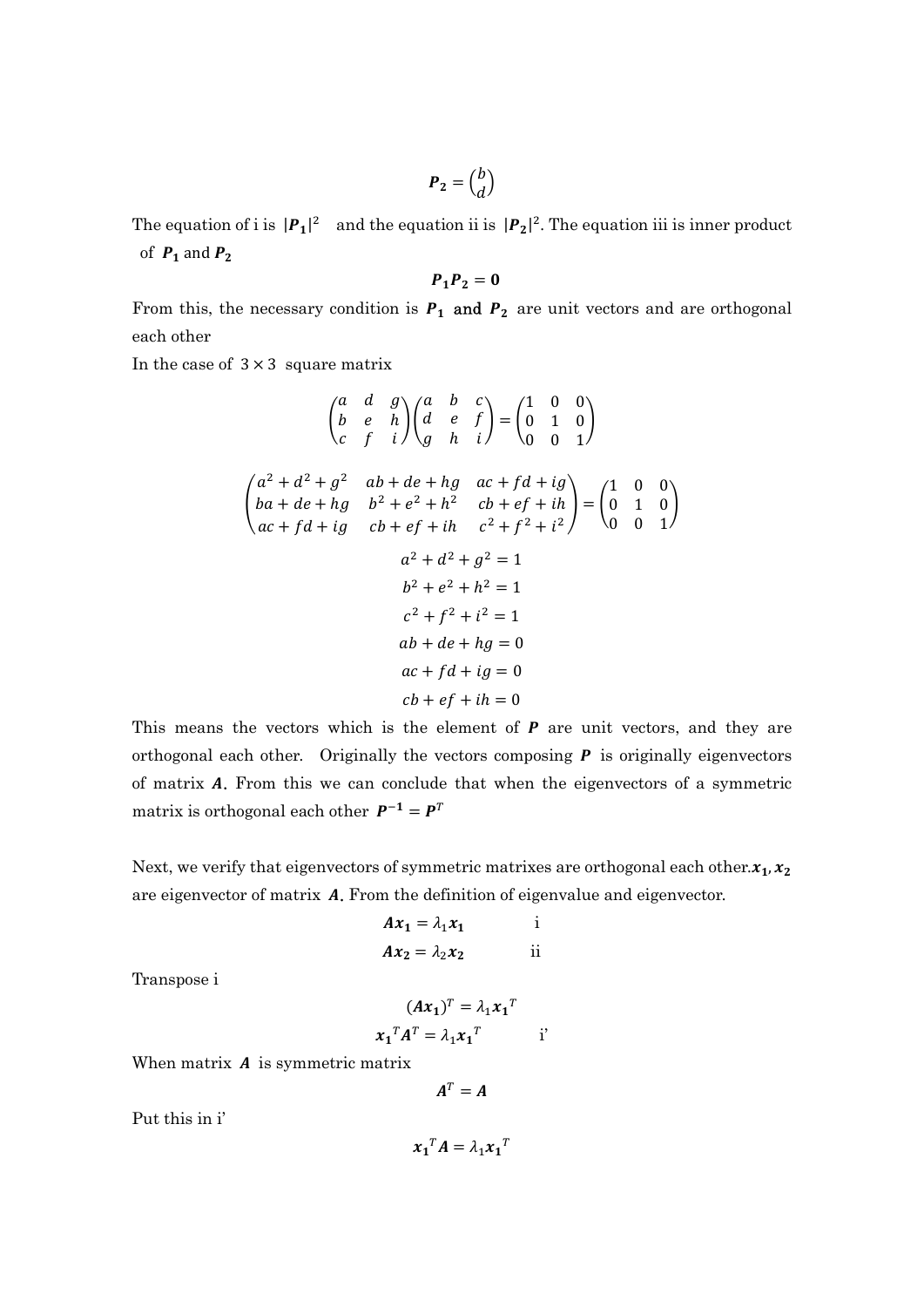Multiply  $x_2$  to both sides from right

$$
x_1^T A x_2 = \lambda_1 x_1^T x_2
$$

Put ii to left side of upper equation

$$
x_1^T \lambda_2 x_2 = \lambda_1 x_1^T x_2
$$

$$
\lambda_2 x_1^T x_2 = \lambda_1 x_1^T x_2
$$

Transpose right side to left side

$$
(\lambda_2 - \lambda_1) x_1^T x_2 = 0
$$

From this

$$
\lambda_2 - \lambda_1 = 0
$$
  
or  

$$
x_1^T x_2 = 0
$$

In the case the eigen equation has no multiple root

$$
\lambda_2 - \lambda_1 \neq 0
$$

Then

$$
x_1^T x_2 = 0
$$

Product of  $x_1^T x_2$  is inner product of  $x_1$  and  $x_2$ . When  $x_1^T x_2 = 0$ ,  $x_1$  and  $x_2$  are orthogonal each other

We must consider the case of having multiple root separately. In the case of double root, the eigenvectors following the double roots is exist in a plane which is orthogonal to other eigenvectors. We can select any unit vector on the plane for a double root and can find orthogonal unit vector for the other double root. This method is named Gram-Schmidt orthogonalization. In the case of higher-order multiple root, the space the eigenvectors following the multiple root exist orthogonal space to other eigenvectors. We can use Gram-Schmidt orthogonalization.

Another issue we should consider is the case when the eigen equation has no solution. However, all symmetric matrix has solution. From this we can conclude that when a matrix is symmetric matrix, we can decompose the matrix as follow

$$
A = Aee^T
$$

 $(e$  is matrix composed from unit vector of eigenvector, and

$$
\boldsymbol{\Lambda} \text{ (lambda)} = \begin{pmatrix} \lambda_1 & 0 & \cdots & 0 \\ 0 & \lambda_2 & \cdots & 0 \\ \vdots & \vdots & \ddots & \vdots \\ 0 & 0 & \cdots & \lambda_n \end{pmatrix}
$$

More applicable expression is as follows

$$
\mathbf{A} = \lambda_1 \mathbf{e_1} \mathbf{e_1}^T + \lambda_2 \mathbf{e_2} \mathbf{e_2}^T + \dots + \lambda_p \mathbf{e_p} \mathbf{e_p}^T
$$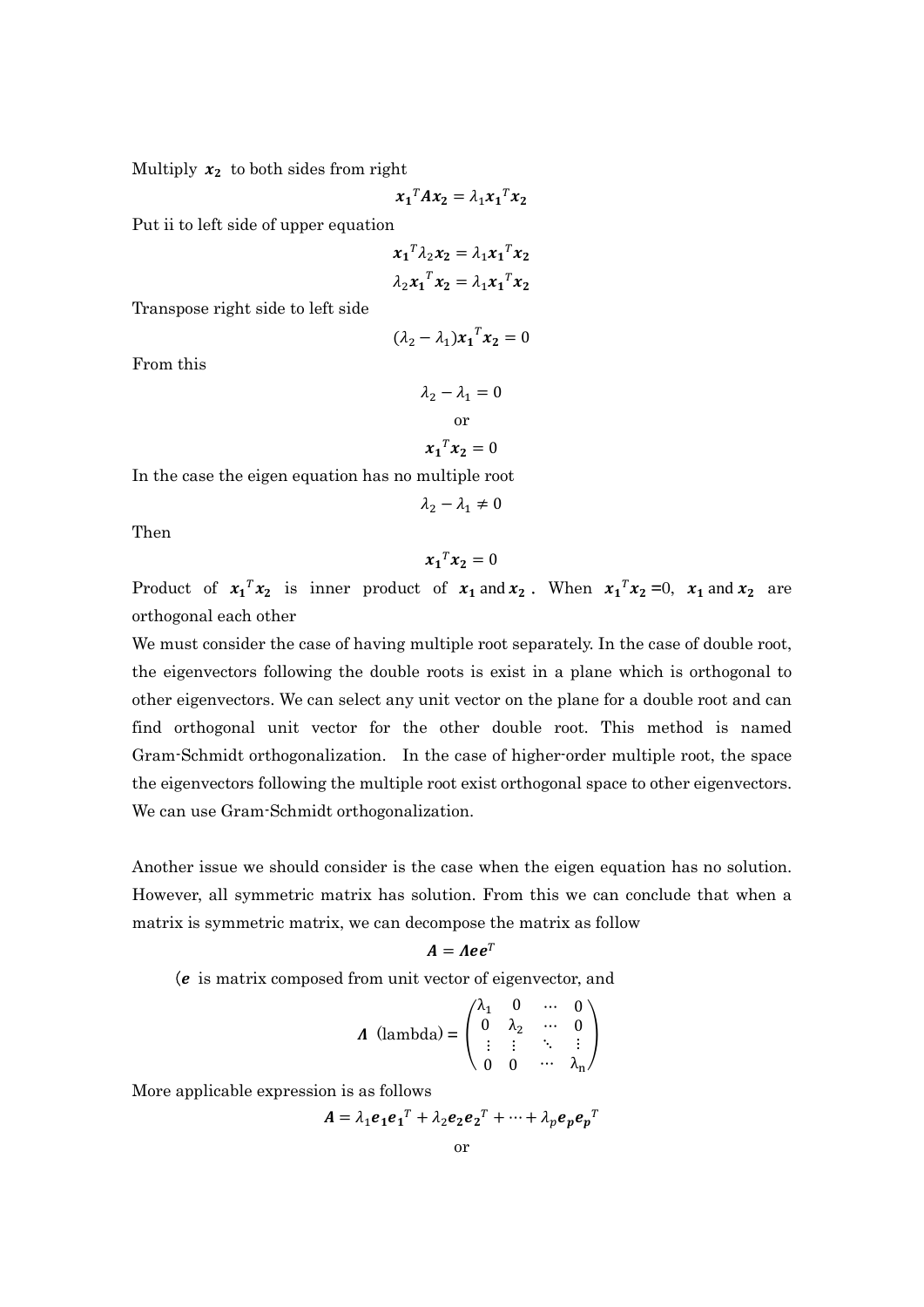

Formula 61

We call decomposing of symmetric matrix to sum of symmetric matrixes produced from eigenvectors which orthogonal each other by this method as spectral decomposition.

For understanding of specific protocol of spectral decomposition, we implement specific decomposition of following matrix.

$$
A = \begin{pmatrix} 3 & 1 & -1 \\ 1 & 5 & -1 \\ -1 & -1 & 3 \end{pmatrix}
$$

 $A$  is a symmetric matrix.

1. Eigen equation

$$
\begin{vmatrix} (3-\lambda) & 1 & -1 \ 1 & (5-\lambda) & -1 \ -1 & -1 & (3-\lambda) \end{vmatrix} = 0
$$
  

$$
(3-\lambda)(5-\lambda)(3-\lambda) + 1 + 1 - (3-\lambda) - (5-\lambda) - (3-\lambda) = 0
$$
  

$$
36 - 36\lambda + 11\lambda^2 - \lambda^3 = 0
$$
  

$$
(\lambda - 6)(\lambda - 3)(\lambda - 2) = 0
$$
  

$$
\lambda_1 = 6, \lambda_2 = 3, \lambda_3 = 2
$$

2. Eigenvector

Eigenvector belonging to  $\lambda_1 = 6$ 

$$
\begin{pmatrix}\n3 & 1 & -1 \\
1 & 5 & -1 \\
-1 & -1 & 3\n\end{pmatrix}\n\begin{pmatrix}\nx_1 \\
x_2 \\
x_3\n\end{pmatrix} = 6\n\begin{pmatrix}\nx_1 \\
x_2 \\
x_3\n\end{pmatrix}
$$
\n  
\n
$$
3x_1 + x_2 - x_3 = 6x_1
$$
\n  
\n
$$
x_1 + 5x_2 - x_3 = 6x_2
$$
\n  
\n
$$
-x_1 - x_2 + 3x_3 = 6x_3
$$
\n  
\n
$$
-3x_1 + x_2 - x_3 = 0
$$
\n  
\n
$$
x_1 - x_2 - x_3 = 0
$$
\n  
\n
$$
-x_1 - x_2 - 3x_3 = 0
$$
\n  
\n
$$
-2x_1 - 2x_3 = 0
$$
\n  
\n
$$
x_1 = -x_3
$$
\n  
\n
$$
x_2 = -2x_3
$$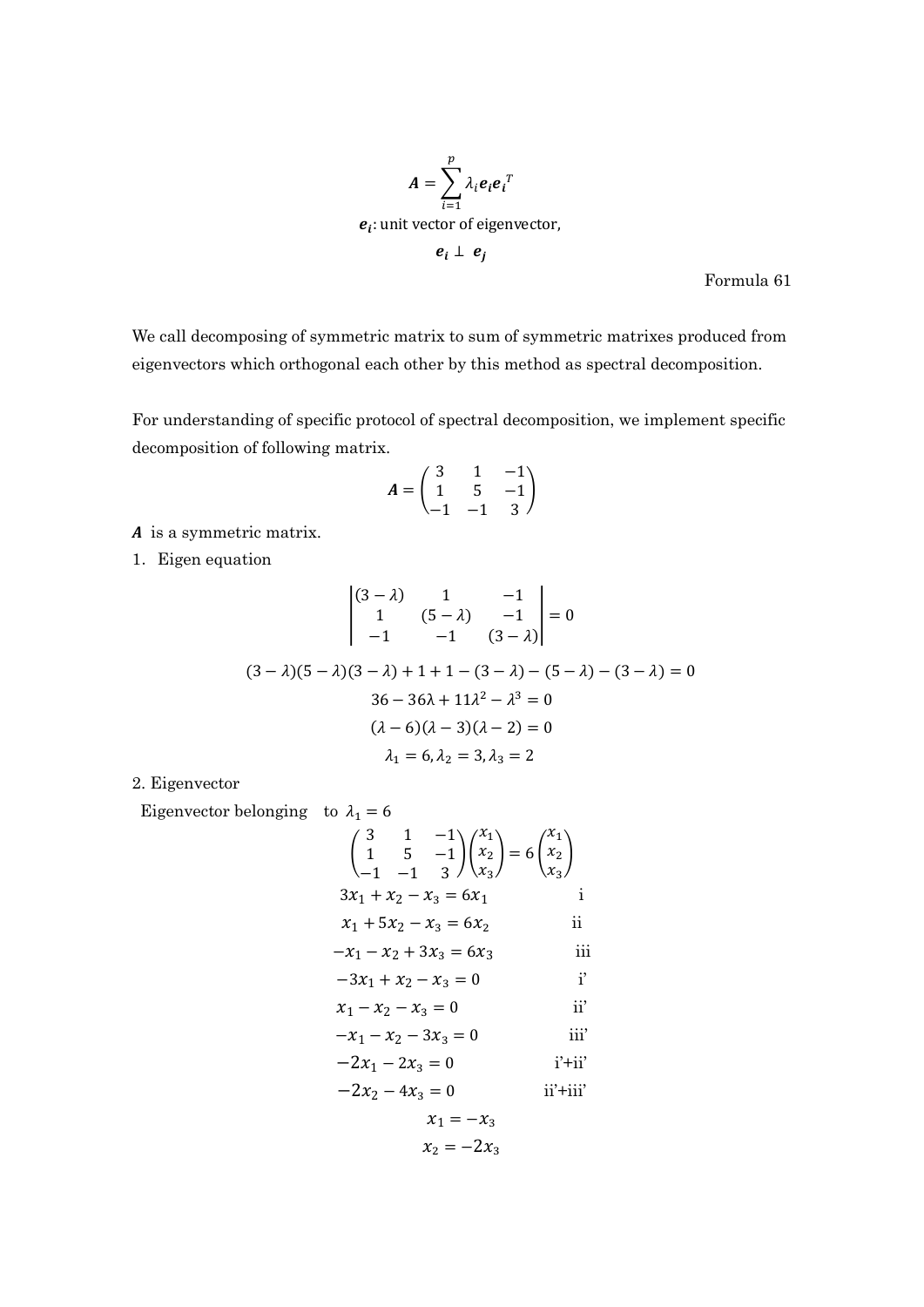$$
e_1 = \mathsf{t} \begin{pmatrix} 1 \\ 2 \\ -1 \end{pmatrix}
$$

Eigenvector belonging to  $\lambda_2 = 3$ 

$$
\begin{pmatrix}\n3 & 1 & -1 \\
1 & 5 & -1 \\
-1 & -1 & 3\n\end{pmatrix}\n\begin{pmatrix}\nx_1 \\
x_2 \\
x_3\n\end{pmatrix} = 3\n\begin{pmatrix}\nx_1 \\
x_2 \\
x_3\n\end{pmatrix}
$$
\n
$$
3x_1 + x_2 - x_3 = 3x_1
$$
\ni\n
$$
x_1 + 5x_2 - x_3 = 3x_2
$$
\nii\n
$$
-x_1 - x_2 + 3x_3 = 3x_3
$$
\niii\n
$$
x_2 - x_3 = 0
$$
\ni\n
$$
x_1 + 2x_2 - x_3 = 0
$$
\nii'\n
$$
x_1 = -x_2
$$
\n
$$
x_2 = x_3
$$
\n
$$
e_2 = t\n\begin{pmatrix}\n1 \\
-1\n\end{pmatrix}
$$

Eigenvector belonging to  $\,\lambda_3=2$ 

$$
\begin{pmatrix} 3 & 1 & -1 \ 1 & 5 & -1 \ -1 & -1 & 3 \ \end{pmatrix} \begin{pmatrix} x_1 \ x_2 \ x_3 \end{pmatrix} = 2 \begin{pmatrix} x_1 \ x_2 \ x_3 \end{pmatrix}
$$
  
\n
$$
3x_1 + x_2 - x_3 = 2x_1
$$
  
\n
$$
x_1 + 5x_2 - x_3 = 2x_2
$$
  
\n
$$
-x_1 - x_2 + 3x_3 = 2x_3
$$
  
\n
$$
x_1 + x_2 - x_3 = 0
$$
  
\n
$$
x_1 + 3x_2 - x_3 = 0
$$
  
\n
$$
x_1 + 3x_2 - x_3 = 0
$$
  
\n
$$
-x_1 - x_2 + x_3 = 0
$$
  
\n
$$
-2x_2 = 0
$$
  
\n
$$
i
$$
  
\n
$$
i
$$
  
\n
$$
x_2 = 0
$$

$$
x_1 - x_3 = 0
$$
 substitution of  $x_2 = 0$  in i'

$$
x_1 = x_3
$$

$$
e_2 = t \begin{pmatrix} 1 \\ 0 \\ 1 \end{pmatrix}
$$

Unit vectors of each eigen vector

$$
e_1 = \begin{pmatrix} \frac{1}{\sqrt{6}} \\ \frac{2}{\sqrt{6}} \\ \frac{-1}{\sqrt{6}} \end{pmatrix}, e_2 = \begin{pmatrix} \frac{1}{\sqrt{3}} \\ \frac{-1}{\sqrt{3}} \\ \frac{-1}{\sqrt{3}} \end{pmatrix}, e_3 = \begin{pmatrix} \frac{1}{\sqrt{2}} \\ 0 \\ \frac{1}{\sqrt{2}} \end{pmatrix}
$$

Result of spectral decomposition.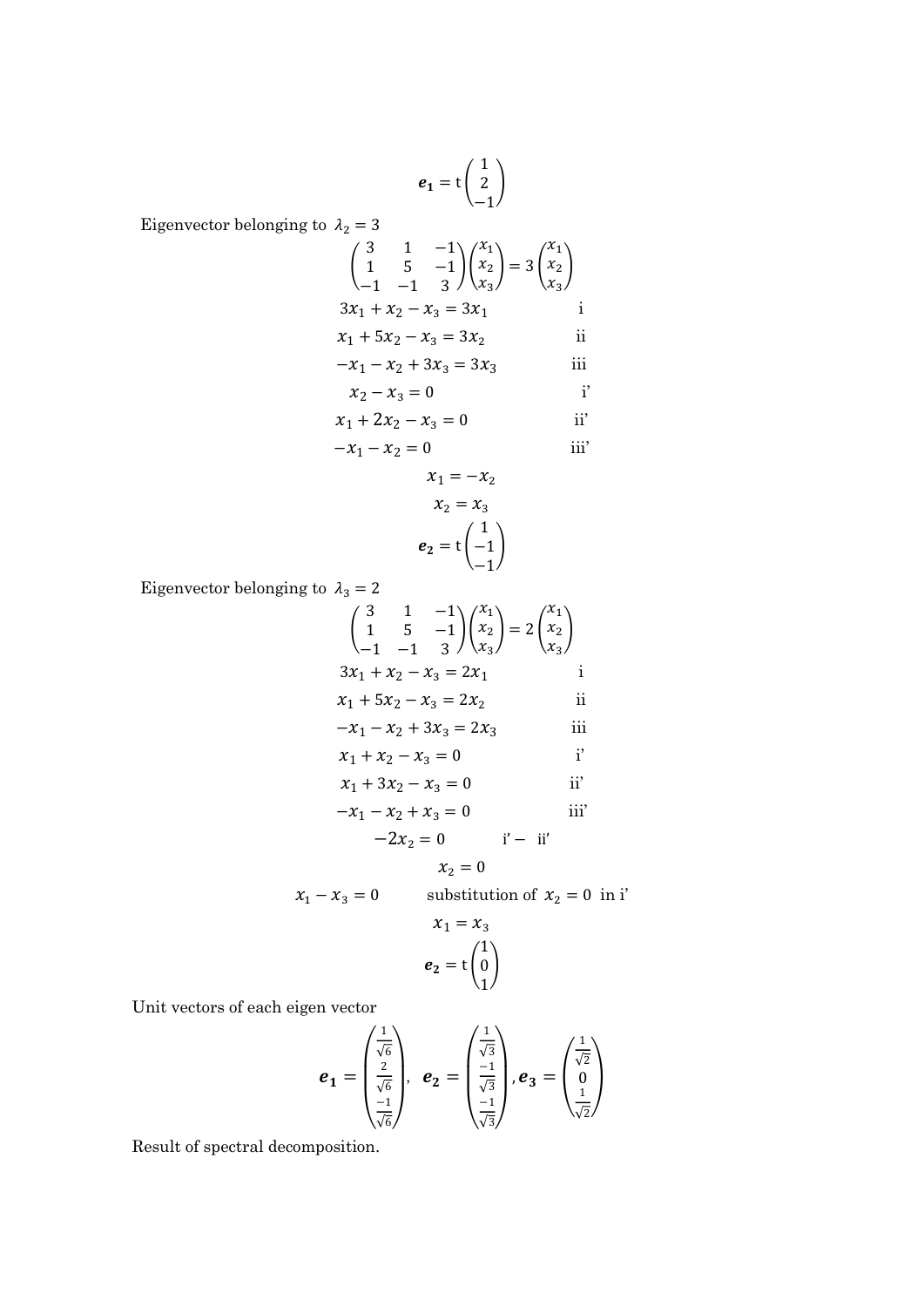$$
A = 6e_1e_1^T + 3e_2e_2^T + 2e_ne_n^T
$$
  

$$
A = 6\begin{pmatrix} \frac{1}{\sqrt{6}} \\ \frac{2}{\sqrt{6}} \\ \frac{-1}{\sqrt{6}} \end{pmatrix} \begin{pmatrix} \frac{1}{\sqrt{6}} \\ \frac{2}{\sqrt{6}} \\ \frac{-1}{\sqrt{6}} \end{pmatrix} + 3\begin{pmatrix} \frac{1}{\sqrt{3}} \\ \frac{-1}{\sqrt{3}} \\ \frac{-1}{\sqrt{3}} \end{pmatrix} \begin{pmatrix} \frac{1}{\sqrt{3}} \\ \frac{-1}{\sqrt{3}} \\ \frac{-1}{\sqrt{3}} \end{pmatrix} + 2\begin{pmatrix} \frac{1}{\sqrt{2}} \\ \frac{1}{\sqrt{2}} \\ \frac{1}{\sqrt{2}} \end{pmatrix} \begin{pmatrix} \frac{1}{\sqrt{2}} \\ \frac{0}{\sqrt{2}} \\ \frac{1}{\sqrt{2}} \end{pmatrix}
$$

Confirmation

First term of right side

$$
6\begin{pmatrix} \frac{1}{\sqrt{6}} \\ \frac{2}{\sqrt{6}} \\ -1 \\ \frac{-1}{\sqrt{6}} \end{pmatrix} \begin{pmatrix} \frac{1}{\sqrt{6}} \\ \frac{2}{\sqrt{6}} \\ -1 \\ \frac{-1}{\sqrt{6}} \end{pmatrix}^{T} = 6\begin{pmatrix} \frac{1}{\sqrt{6}} \\ \frac{2}{\sqrt{6}} \\ -1 \\ \frac{-1}{\sqrt{6}} \end{pmatrix} \begin{pmatrix} \frac{1}{\sqrt{6}} & \frac{2}{\sqrt{6}} & -1 \\ \frac{-1}{\sqrt{6}} & \frac{-1}{\sqrt{6}} \end{pmatrix}
$$

$$
= 6\begin{pmatrix} \frac{1}{6} & \frac{1}{3} & -\frac{1}{6} \\ \frac{1}{3} & \frac{4}{6} & -\frac{1}{3} \\ -\frac{1}{6} & -\frac{1}{3} & \frac{1}{6} \end{pmatrix} = \begin{pmatrix} 1 & 2 & -1 \\ 2 & 4 & -2 \\ -1 & -2 & 1 \end{pmatrix}
$$

Second term of right side

$$
3\begin{pmatrix} \frac{1}{\sqrt{3}} \\ -1 \\ \frac{-1}{\sqrt{3}} \\ -1 \end{pmatrix} \begin{pmatrix} \frac{1}{\sqrt{3}} \\ -1 \\ \frac{-1}{\sqrt{3}} \\ -1 \end{pmatrix}^{T} = 3\begin{pmatrix} \frac{1}{\sqrt{3}} \\ -\frac{1}{\sqrt{3}} \\ -\frac{1}{\sqrt{3}} \\ -\frac{1}{\sqrt{3}} \end{pmatrix} \begin{pmatrix} \frac{1}{\sqrt{3}} & -\frac{1}{\sqrt{3}} & -\frac{1}{\sqrt{3}} \\ -\frac{1}{\sqrt{3}} & -\frac{1}{\sqrt{3}} & -\frac{1}{\sqrt{3}} \end{pmatrix}
$$

$$
3\begin{pmatrix} \frac{1}{3} & -\frac{1}{3} & -\frac{1}{3} \\ -\frac{1}{3} & \frac{1}{3} & \frac{1}{3} \\ -\frac{1}{3} & \frac{1}{3} & \frac{1}{3} \end{pmatrix} = \begin{pmatrix} 1 & -1 & -1 \\ -1 & 1 & 1 \\ -1 & 1 & 1 \end{pmatrix}
$$

Third term of right side

$$
2\begin{pmatrix} \frac{1}{\sqrt{2}} \\ 0 \\ \frac{1}{\sqrt{2}} \end{pmatrix} \begin{pmatrix} \frac{1}{\sqrt{2}} \\ 0 \\ \frac{1}{\sqrt{2}} \end{pmatrix}^{T} = 2\begin{pmatrix} \frac{1}{\sqrt{2}} \\ 0 \\ \frac{1}{\sqrt{2}} \end{pmatrix} \begin{pmatrix} \frac{1}{\sqrt{2}} & 0 & \frac{1}{\sqrt{2}} \end{pmatrix}
$$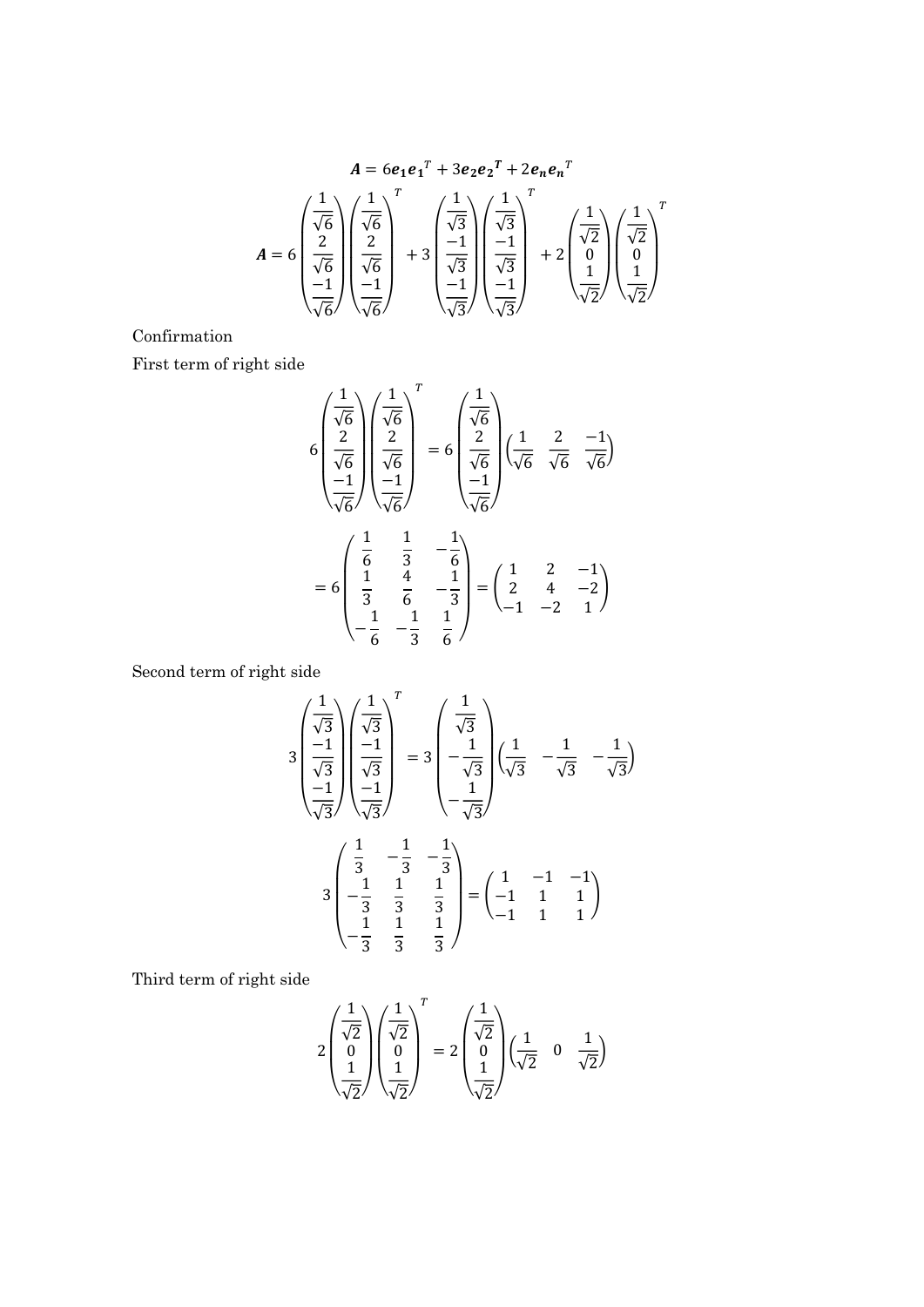$$
=2\begin{pmatrix}\n\frac{1}{2} & 0 & \frac{1}{2} \\
0 & 0 & 0 \\
\frac{1}{2} & 0 & \frac{1}{2}\n\end{pmatrix} = \begin{pmatrix}\n1 & 0 & 1 \\
0 & 0 & 0 \\
1 & 0 & 1\n\end{pmatrix}
$$

Right side

$$
\begin{pmatrix} 1 & 2 & -1 \\ 2 & 4 & -2 \\ -1 & -2 & 1 \end{pmatrix} + \begin{pmatrix} 1 & -1 & -1 \\ -1 & 1 & 1 \\ -1 & 1 & 1 \end{pmatrix} + \begin{pmatrix} 1 & 0 & 1 \\ 0 & 0 & 0 \\ 1 & 0 & 1 \end{pmatrix} = \begin{pmatrix} 3 & 1 & -1 \\ 1 & 5 & -1 \\ -1 & -1 & 3 \end{pmatrix}
$$

#### Quasi spectral decomposition

Strictly, spectra decomposition means decomposition of symmetric matirix. Asymmetric matrixes can also be decomposed to sum of products of eigenvalue and matrix similarly as spectral decomposition of symmetric matrix. This decomposition is included in spectral decomposition in several text books. However, it cannot be expressed only by eigenvectors and result of decomposition is different from spectral decomposition, because we cannot expect complete orthogonality among eigenvectors of asymmetric. The author does not know how we call the decomposition of asymmetric matrix. We call the decomposition asymmetric matrix as quasi-spectral decomposition.

Let presume asymmetric matrix  $\boldsymbol{A}$  can be diagonalized by  $\boldsymbol{P}$ 

$$
P^{-1}AP = \Lambda = \begin{pmatrix} \lambda_1 & 0 & \cdots & 0 \\ 0 & \lambda_2 & \cdots & 0 \\ \vdots & \vdots & \ddots & \vdots \\ 0 & 0 & \cdots & \lambda_n \end{pmatrix}
$$

$$
PP^{-1}APP^{-1} = A
$$

$$
A = PAP^{-1} = P \begin{pmatrix} \lambda_1 & 0 & \cdots & 0 \\ 0 & \lambda_2 & \cdots & 0 \\ \vdots & \vdots & \ddots & \vdots \\ 0 & 0 & \cdots & \lambda_n \end{pmatrix} P^{-1}
$$

$$
Put P := \begin{pmatrix} p_{11} & p_{12} & \cdots & p_{1n} \\ p_{21} & p_{22} & \cdots & p_{2n} \\ \vdots & \vdots & \ddots & \vdots \\ p_{n1} & p_{n2} & \cdots & p_{nn} \end{pmatrix} and P^{-1} = \begin{pmatrix} q_{11} & q_{12} & \cdots & q_{1n} \\ q_{21} & q_{22} & \cdots & q_{2n} \\ \vdots & \vdots & \ddots & \vdots \\ q_{n1} & q_{n2} & \cdots & q_{nn} \end{pmatrix}
$$

$$
\begin{pmatrix} p_{11} & p_{12} & \cdots & p_{1n} \\ p_{21} & p_{22} & \cdots & p_{2n} \\ \vdots & \vdots & \ddots & \vdots \\ p_{n1} & p_{n2} & \cdots & p_{nn} \end{pmatrix} \begin{pmatrix} \lambda_1 & 0 & \cdots & 0 \\ 0 & \lambda_2 & \cdots & 0 \\ \vdots & \vdots & \ddots & \vdots \\ 0 & 0 & \cdots & \lambda_n \end{pmatrix} \begin{pmatrix} q_{11} & q_{12} & \cdots & q_{1n} \\ q_{21} & q_{22} & \cdots & q_{2n} \\ \vdots & \vdots & \ddots & \vdots \\ q_{n1} & q_{n2} & \cdots & q_{nn} \end{pmatrix}
$$

$$
= \begin{pmatrix} \lambda_1 p_{11} & \lambda_2 p_{12} & \cdots & \lambda_n p_{1n} \\ \lambda_1 p_{21} & \lambda_2 p_{22} & \cdots & \lambda_n p_{2n} \\ \vdots & \vdots & \ddots & \vdots \\ \lambda_1 p_{n1} & \lambda_
$$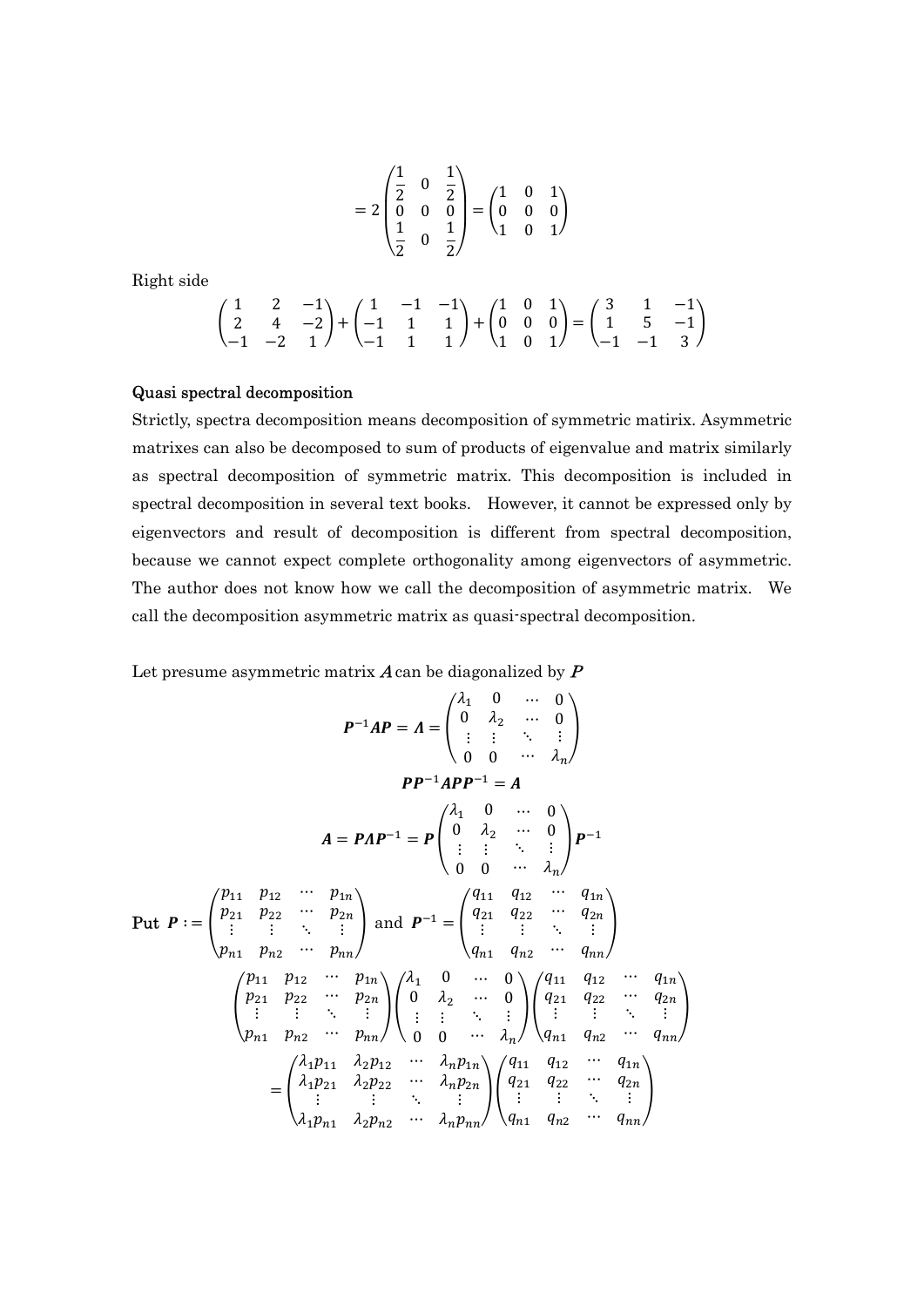$$
= \begin{pmatrix} \lambda_{i}p_{11}q_{11} + \lambda_{2}p_{12}q_{21} + \cdots + \lambda_{n}p_{1n}q_{11} & \lambda_{1}p_{11}q_{12} + \lambda_{2}p_{12}q_{22} + \cdots + \lambda_{n}p_{1n}q_{n2} & \cdots & \lambda_{1}p_{11}q_{1n} + \lambda_{2}p_{12}q_{2n} + \cdots + \lambda_{n}p_{n}q_{n1} \\ \lambda_{1}p_{n1}q_{11} + \lambda_{2}p_{n2}q_{21} + \cdots + \lambda_{n}p_{nn}q_{n1} & \lambda_{1}p_{11}q_{12} + \lambda_{2}p_{12}q_{22} + \cdots + \lambda_{n}p_{n2}q_{n2} & \cdots & \lambda_{1}p_{21}q_{1n} + \lambda_{2}p_{22}q_{2n} + \cdots + \lambda_{n}p_{2n}q_{n1} \\ \lambda_{1}p_{n1}q_{11} + \lambda_{2}p_{n2}q_{21} + \cdots + \lambda_{n}p_{nn}q_{n1} & \lambda_{1}p_{n1}q_{12} + \lambda_{2}p_{n2}q_{22} & \cdots & \mu_{2}q_{2n} \\ \vdots & \vdots & \vdots & \vdots & \vdots & \vdots & \vdots & \vdots \\ \rho_{n1}q_{11} & p_{11}q_{12} & \cdots & p_{11}q_{1n} \\ \rho_{21}q_{11} & p_{11}q_{12} & \cdots & p_{11}q_{1n} \\ \rho_{21}q_{11} & p_{11}q_{12} & \cdots & p_{11}q_{1n} \\ \vdots & \vdots & \vdots & \vdots & \vdots & \vdots \\ \rho_{n1}q_{11} & p_{11}q_{12} & \cdots & p_{11}q_{1n} \\ \rho_{22}q_{21} & p_{12}q_{22} & \cdots & p_{21}q_{2n} \\ \vdots & \vdots & \vdots & \vdots & \vdots \\ \rho_{n1}q_{11} & p_{11}q_{12} & \cdots & p_{11}q_{1n} \\ \rho_{22}q_{21} & p_{22}q_{22} & \cdots & p_{21}
$$

This is quasi spectral decomposition.

An example of quasi spectral decomposition (This example is used in V-2-2. Diagonalization)

$$
A = \begin{pmatrix} 8 & 5 & 7 \\ -1 & 2 & -1 \\ -3 & -3 & -2 \end{pmatrix}
$$

Change to unit vector

$$
P = \begin{pmatrix} \frac{3}{\sqrt{11}} & \frac{1}{\sqrt{2}} & \frac{1}{\sqrt{2}} \\ -\frac{1}{\sqrt{11}} & -\frac{1}{\sqrt{2}} & 0 \\ -\frac{1}{\sqrt{11}} & 0 & -\frac{1}{\sqrt{2}} \end{pmatrix}
$$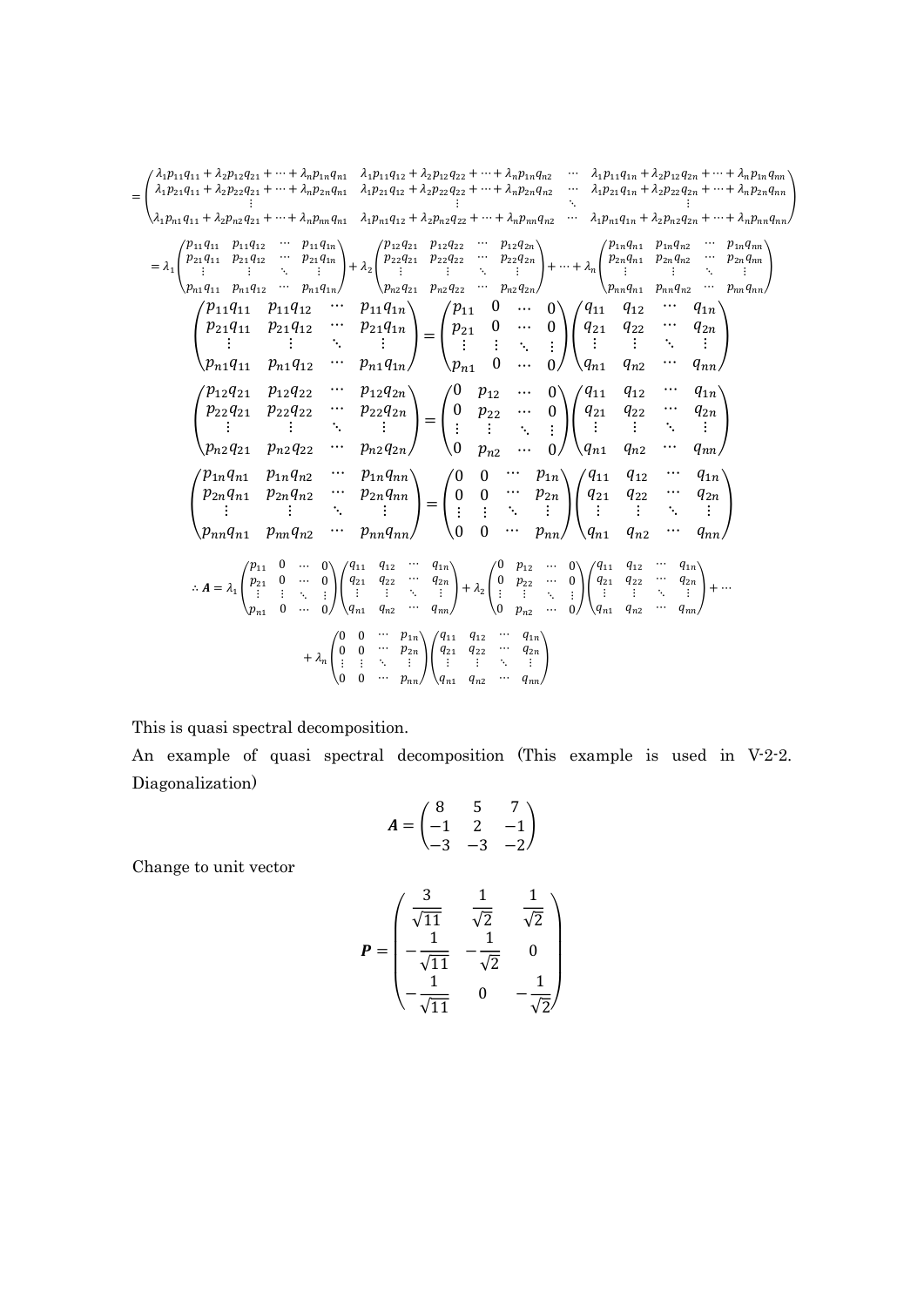$$
P^{-1} = \begin{pmatrix} \sqrt{11} & \sqrt{11} & \sqrt{11} \\ -\sqrt{2} & -2\sqrt{2} & -\sqrt{2} \\ -\sqrt{2} & -\sqrt{2} & -2\sqrt{2} \end{pmatrix}
$$
  
\n
$$
P_{1} = \begin{pmatrix} \frac{3}{\sqrt{11}} & 0 & 0 \\ -\frac{1}{\sqrt{11}} & 0 & 0 \\ -\frac{1}{\sqrt{11}} & 0 & 0 \end{pmatrix}, \qquad P_{2} = \begin{pmatrix} 0 & \frac{1}{\sqrt{2}} & 0 \\ 0 & -\frac{1}{\sqrt{2}} & 0 \\ 0 & 0 & 0 \end{pmatrix}, \qquad P_{3} = \begin{pmatrix} 0 & 0 & \frac{1}{\sqrt{2}} \\ 0 & 0 & 0 \\ 0 & 0 & -\frac{1}{\sqrt{2}} \end{pmatrix}
$$
  
\n
$$
P = P_{1} + P_{2} + P_{3}
$$
  
\n
$$
P_{1}P^{-1} = \begin{pmatrix} \frac{3}{\sqrt{11}} & 0 & 0 \\ -\frac{1}{\sqrt{11}} & 0 & 0 \\ -\frac{1}{\sqrt{11}} & 0 & 0 \end{pmatrix} \begin{pmatrix} \sqrt{11} & \sqrt{11} & \sqrt{11} \\ -\sqrt{2} & -2\sqrt{2} & -\sqrt{2} \\ -\sqrt{2} & -\sqrt{2} & -2\sqrt{2} \end{pmatrix} = \begin{pmatrix} 3 & 3 & 3 \\ -1 & -1 & -1 \\ -1 & -1 & -1 \end{pmatrix}
$$
  
\n
$$
P_{2}P^{-1} = \begin{pmatrix} 0 & \frac{1}{\sqrt{2}} & 0 \\ 0 & -\frac{1}{\sqrt{2}} & 0 \\ 0 & 0 & 0 \end{pmatrix} \begin{pmatrix} \sqrt{11} & \sqrt{11} & \sqrt{11} \\ -\sqrt{2} & -2\sqrt{2} & -\sqrt{2} \\ -\sqrt{2} & -\sqrt{2} & -2\sqrt{2} \end{pmatrix} = \begin{pmatrix} -1 & -2 & -1 \\ 1 & 2 & 1 \\ 0 & 0 & 0 \end{pmatrix}
$$
  
\n
$$
P_{3}P^{-1} = \begin{pmatrix} 0 & 0 & \frac{1}{\sqrt{2}} \\ 0 & 0 & \
$$

Confirmation

$$
A = \begin{pmatrix} 8 & 5 & 7 \\ -1 & 2 & -1 \\ -3 & -3 & -2 \end{pmatrix}
$$
  
\n
$$
3P_1Q + 4P_2Q + 1P_3Q
$$
  
\n
$$
= 4 \begin{pmatrix} 3 & 3 & 3 \\ -1 & -1 & -1 \\ -1 & -1 & -1 \end{pmatrix} + 3 \begin{pmatrix} -1 & -2 & -1 \\ 1 & 2 & 1 \\ 0 & 0 & 0 \end{pmatrix} + 4 \begin{pmatrix} -1 & -1 & -2 \\ 0 & 0 & 0 \\ 1 & 1 & 2 \end{pmatrix}
$$
  
\n
$$
= \begin{pmatrix} 12 - 3 - 1 & 12 - 6 - 1 & 12 - 3 - 2 \\ -4 + 3 + 0 & -4 + 6 + 0 & -4 + 3 + 0 \\ -4 + 0 + 1 & -4 + 0 + 1 & -4 + 0 + 2 \end{pmatrix}
$$
  
\n
$$
= \begin{pmatrix} 8 & 5 & 7 \\ -1 & 2 & -1 \\ -3 & -3 & -2 \end{pmatrix}
$$
  
\n
$$
A^2 = \begin{pmatrix} 8 & 5 & 7 \\ -1 & 2 & -1 \\ -3 & -3 & -2 \end{pmatrix} \begin{pmatrix} 8 & 5 & 7 \\ -1 & 2 & -1 \\ -3 & -3 & -2 \end{pmatrix} = \begin{pmatrix} 64 - 5 - 21 & 40 + 10 - 21 & 56 - 5 - 14 \\ -8 - 2 + 3 & -5 + 4 + 3 & -7 - 2 + 2 \\ -24 + 3 + 6 & -15 - 6 + 6 & -21 + 3 + 4 \end{pmatrix}
$$